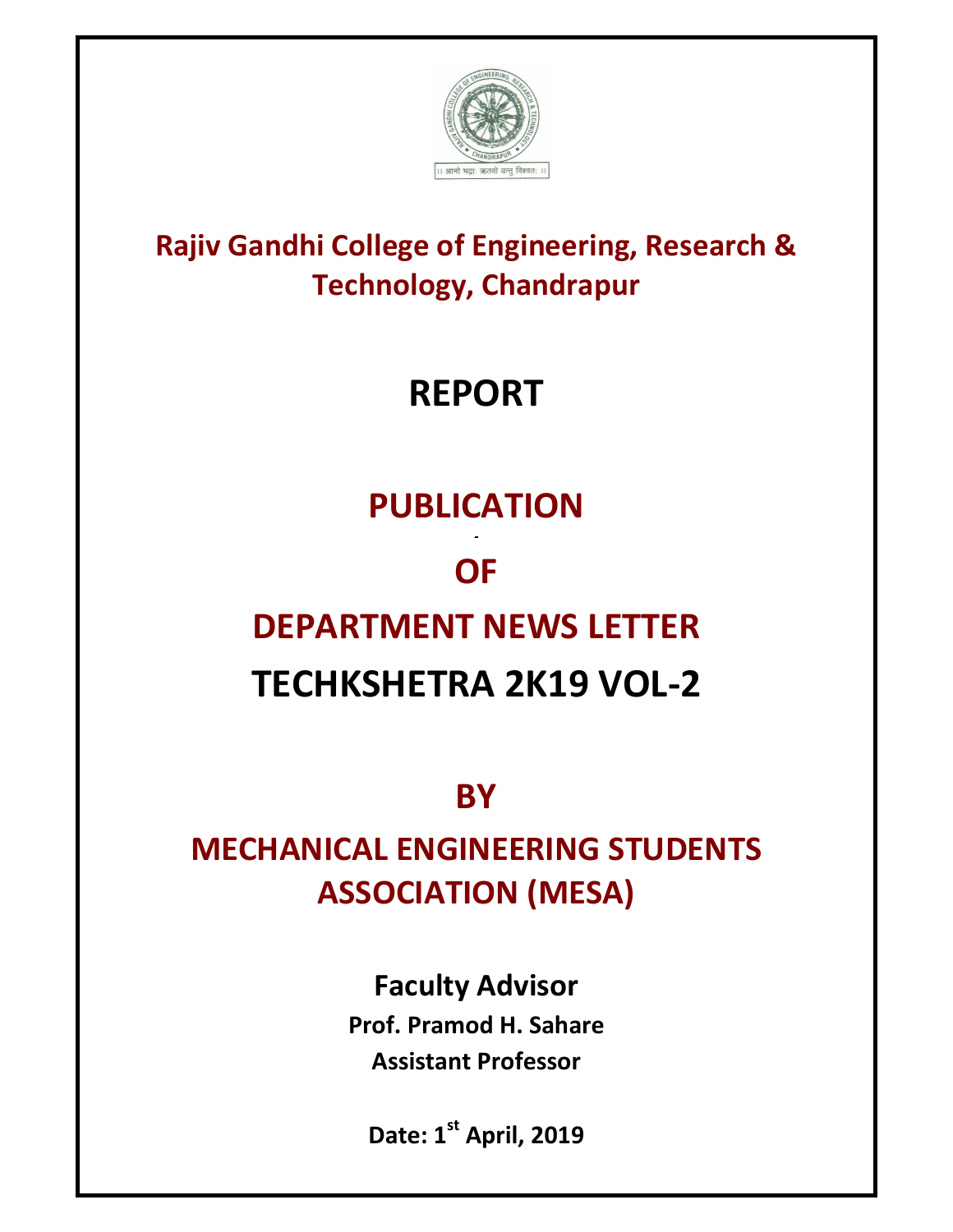#### **BRIEF REPORT**

Publication ceremony of Mechanical Department News Letter, Departmental Magazine was arranged on 1<sup>st</sup> April 2019 at 1.00 pm in Mechanical Department M1 room. Dr. Z.J.Kjan Principal RCERT, Dr. Deepak Bhope Dean(IQAC), Dr. Pravin Potdukhe HOD Mechanical Department , Dr. Vinod Gorantiwar President Institution of Engineers , Senior Faculty members and Final year students were present at this occasion.

Dr Pravin Potdukhe HOD Mechanical Department in his introductory speech expresses his happiness over the work done by MESA throughout the year and motivate them to again work harder for next year. Dr. Z.J.Khan Principal RCERT in his address appreciate the work done by creative team behind the magazine. He further added that students should also focus on their academics and improve their job placement.

Creative team behind the magazine Miss. Shraddha Wadgaokar, Mast. Soheil Sheikh from final year and Miss Flora Joseph from third year were felicitated by presenting Certificate at the hands of Dr Z.J.Khan Principal RCERT. Prof. Pramod Sahare conducted the program and also pays vote of thank.



**On the Dias Dr.Z.j.Khan Principal RCERT, Dr. Deepak Bhope Dean(IQAC), Dr. Pravin Potdukhe HOD Mechanical Dept, Dr. Vinod Gorantiwar President Institution of Engineers**